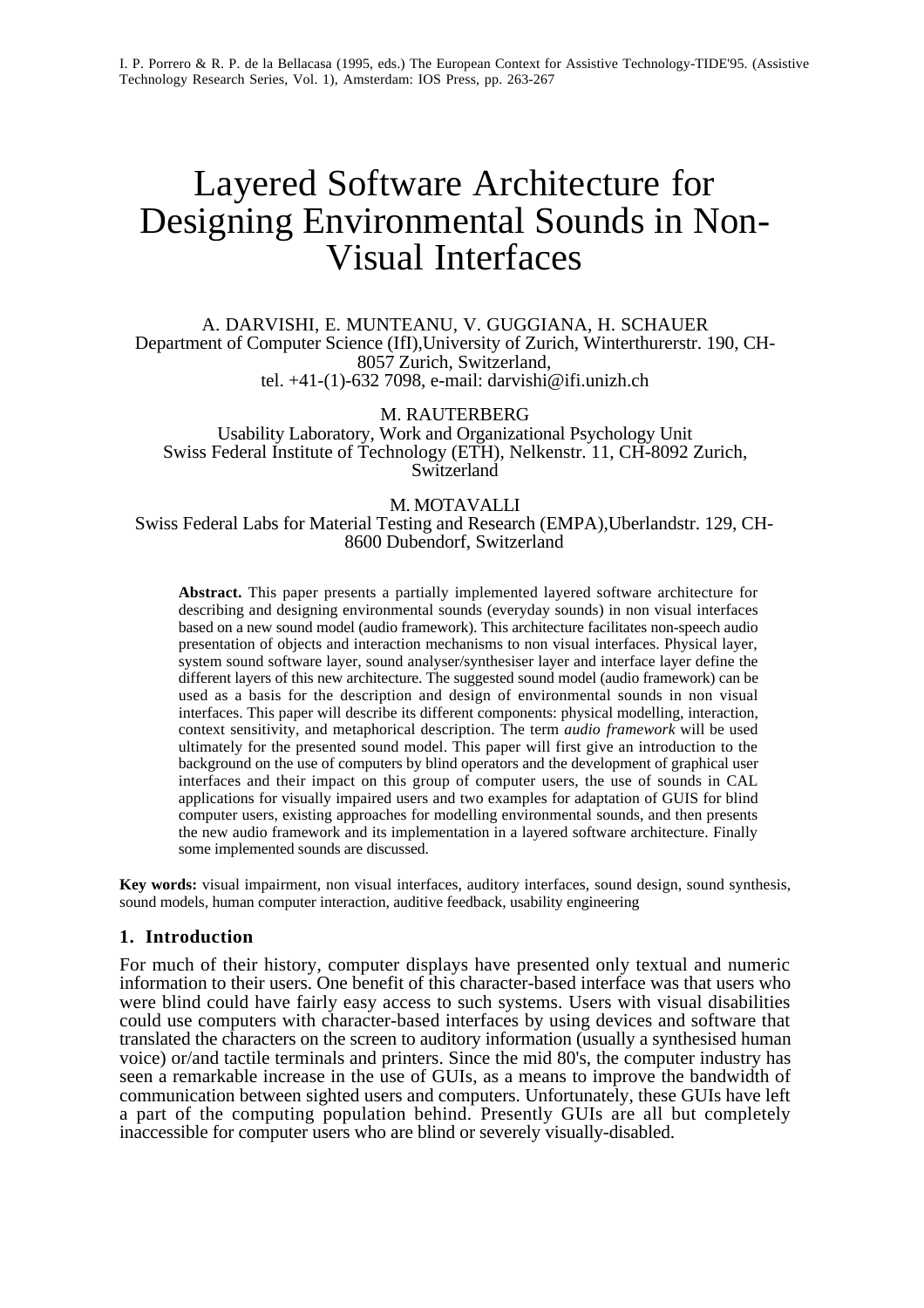#### *1.1. Use Of Sounds in CAL (Computer Aided Learning) Applications for Visually Impaired Users*

Sounds such as the following are being used in different CAL applications for visually impaired users: reading technical documents and Algebra [1]; teaching blind students at schools [2]; providing access to chemistry and other laboratories [3]; revealing document structures [4]. In all of these applications the sound parameters such pitch, duration etc. are mapped to audible information which are not easily available for these group of users.

## *1.2. Using Sounds In GUIS Adaptation For Blind Computer Users*

The following two projects were recently completed and describe two major efforts to adapt GUIS for blind computer users and are going to be commercialised:

- As a first example the Mercator project [5] aim`s to provide access to X-Windows and UNIX workstations for computer users who are blind or severely visually impaired. The interface objects (such as icons, windows etc.) are organised in a hierarchical tree structure which can be traversed using a numerical key path. The primarily output modality is audio (synthetic speech and non speech audio) and, recently, Braille output. The interface objects in the Mercator environment are called AICs (Auditory Interface Component). The type and attributes of AIC-objects are conveyed through auditory icons and so called "Filtears". Auditory icons are sounds which are designed to trigger associations with everyday objects, just as graphical icons resemble everyday objects . An example of some auditory icons are: touching a window sounds like tapping on a glass pane, searching through a menu creates a series of shutter sounds, a variety of push button sounds are used for radio buttons, toggle buttons, and generic push button AICs, and touching a text field sounds like an old fashioned typewriter.

- The GUIB (Textual and Graphical User Interfaces For Blind People) is a second example [5]. GUIB uses concepts and methodologies of visual interfaces and translates them into other modal sensors primarily Braille and also audio. Some special devices are built for input and output. Spatial 3-dimensional environments and auditory icons are also integrated. The results of this project is partially commercialised in a product called "Windots".

#### *1.3. Current Approaches For Synthesis Environmental Sounds*

The first approach (event oriented approach) is used in the work of William Gaver [6]. It is based on the perception of events in the real world and uses the results of protocol studies and semi-physical considerations of objects (wood, metal etc.) to derive parameters for sound synthesis.

Our approach [7] (interaction oriented approach) is based on the perception of the interaction of objects in the real world and analyses the real impact sounds and concurrently encounters physical modelling of interacting objects in order to derive appropriate parameters for sound synthesis. The recorded impact sounds were analysed via spectral analysis.

# **3. Audio Framework: a Model for Describing Environmental Sounds**

In this section and the following subsections different components of the new model are introduced. We have focused first on the sound generation of *impact sounds* , in particular the interaction of different spheres and beams. The interaction of these objects are analysed (sound analysis) and implemented (sound synthesis) on a SIG-Indigo workstation in the programming language OBERON (object oriented programming language).

# *3.1 Physical Modelling*

We started with describing the physical models for simple interactions, e.g., the collision between a homogeneous and isotropic sphere and a homogeneous and isotropic plate/beam. Through physical modelling we are able to calculate the natural frequencies of the interacting objects and the shapes and initial amplitudes of the natural frequencies of the hit objects.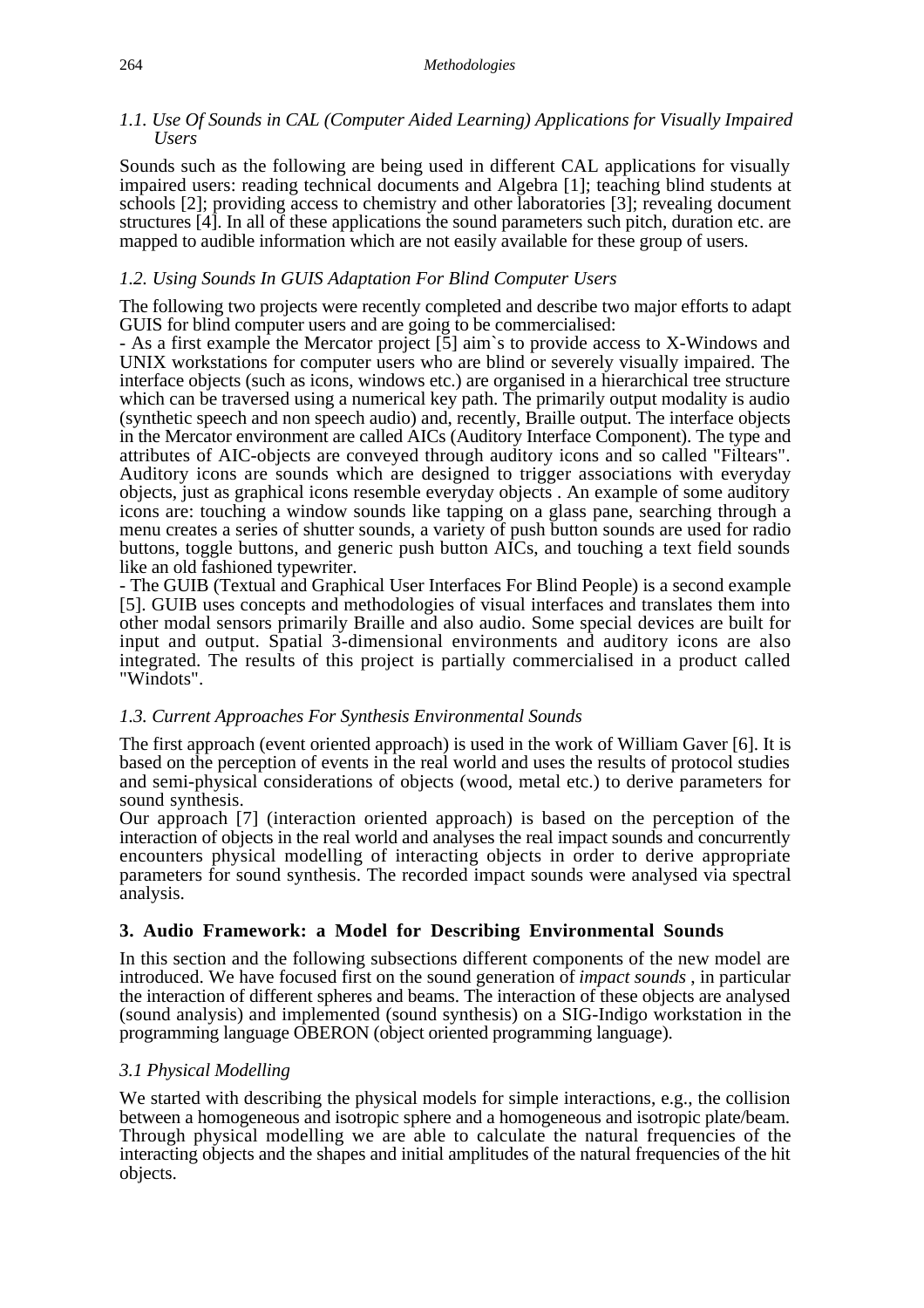## *3.2. Interaction*

Every sound can be described as the result of one or several interactions between one or several objects at a specific place and in a specific environment. Each interaction has attributes, that influence the generated sound. Also, the participating objects which take part in the sound generating process can consist of different physical conditions (states of aggregation). Various materials also have different configurations. The materials themselves also have attributes, influencing the generated sound.

An example for an interaction specific parameter is the height from which the sphere falls. Another example is the radius of the sphere which hits the beam. The bigger the sphere which hits the surface the louder the perceived sound. These two examples emphasise the importance of interaction parameters in sound producing events. Both interaction parameters are implemented in our system.

## *3.3. Context Sensitivity*

Sounds are context sensitive, i.e., the generated sounds differ depending on the environment where the interaction of objects takes place and the combination of interacting objects (the same sphere hitting a wood beam sounds different from hitting a steel beam). Other examples for context sensitivity parameter are the spatial co-ordinates of impact place. If the plate/beam is hit in the middle it sounds different from when it is hit on the edge.

## *3.4. Sound Metaphors*

Basically, there are three ways of describing everyday sounds on a metaphorical level; (1) linguistic description of everyday sounds which often is ambiguous; (2) Technical description of environmental sounds in terms of frequency, duration, timber etc.; (3) Semantic description of environmental sounds in terms of interacting objects, interaction and environment. Sound generated by our model fall into this last category. Further user tests are necessary to insure the adequate identification of the sounds.

# **4. Layered Software Architecture for Designing Environmental Sounds**

This layered software architecture is partially implemented and supplies tools for automatic analysis and synthesis of environmental sounds.

# *4.1. Physical Layer*

This layer builds the required hardware for sound recording (Microphone, DAT, ADconverter etc.), sound processing (storage, CD-driver etc.) and sound generating devices (DA-converter, loudspeaker etc.).

#### *4.2. Sound System Software Layer*

This layer builds the interface to different sound hardware and supplies basic procedures for sound processing (software library).

#### *4.3. Sound Analyser / Synthesiser Layer*

This layer consists of several units (software tools) which fulfil different tasks. These units (software tools) are:

- *Wave form editor.* Represents the set of samples for each channel (for stereo signals) on the screen and has all the standard functions of a standard editor, like *copy, paste, cut, save*, etc., as well as functions specific to our purposes (zoom, play, etc.)

*- Spectral analysis.* The software makes the Fourier transformation of the natural sounds by means of fast algorithms. One can specify the desired sound fragment to analyse in terms of the number of samples or in terms of time moments. In order to observe the spectrum's time evolution a procedure has been implemented that makes and draws a so-called spectrogram of the signal.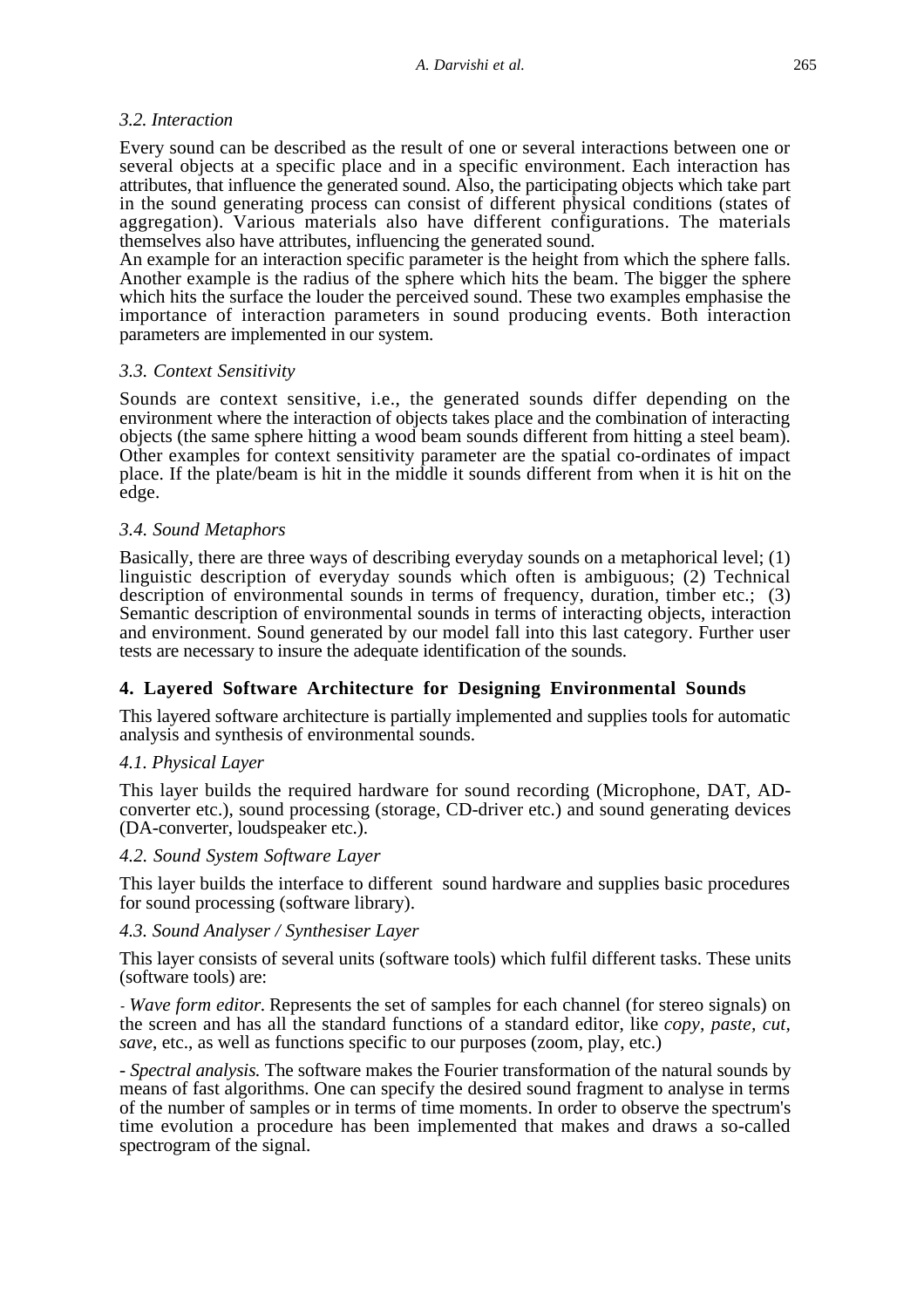

fig. 1 The architecture of a layered software system for implementing the new model

*- Parameter extraction.* There are implemented fast algorithms that sweep the time axis and/or frequency axis and find the frequencies corresponding to the natural modes of vibration, the initial amplitudes for each of this waves, and the damping coefficients that describe the spectrum's evolution in time domain.

*- Data base system.* This data base system stores two type of information; (1) different material properties (2) a formal description of system damping of different materials which are derived from analysis of the real sound of designated materials.

*- Sound synthesis objects.* Different objects are provided for sound synthesis. Currently we have implemented additive synthesis and filter bank algorithms for the synthesising of impact sounds. However, new objects (other synthesis algorithms) can be added to this layer. The employed synthesis algorithms receive natural frequencies of the vibrating objects and their initial amplitudes and the damping function for each frequency.

*- Physical modelling.* The unit for physical modelling of the interacting objects takes as input the object definition from a graphic editor (see interface layer) and generates as output different natural frequencies of the vibrating objects and their initial amplitudes.

#### *4.4. Interface Layer*

This layer defines the interface to the user (software-developer) and offers an interactive editor for the definition of interacting objects, e.g., object type (wood, metal etc.), object shape (beams, plate etc.), and the environment (room etc.). The editor generates as output a meta-description of the desired sounds which can be linked to a programming environment or which can be executed (real-time sound generation). The output of this layer is used as input for the underlined layer (sound synthesiser layer).